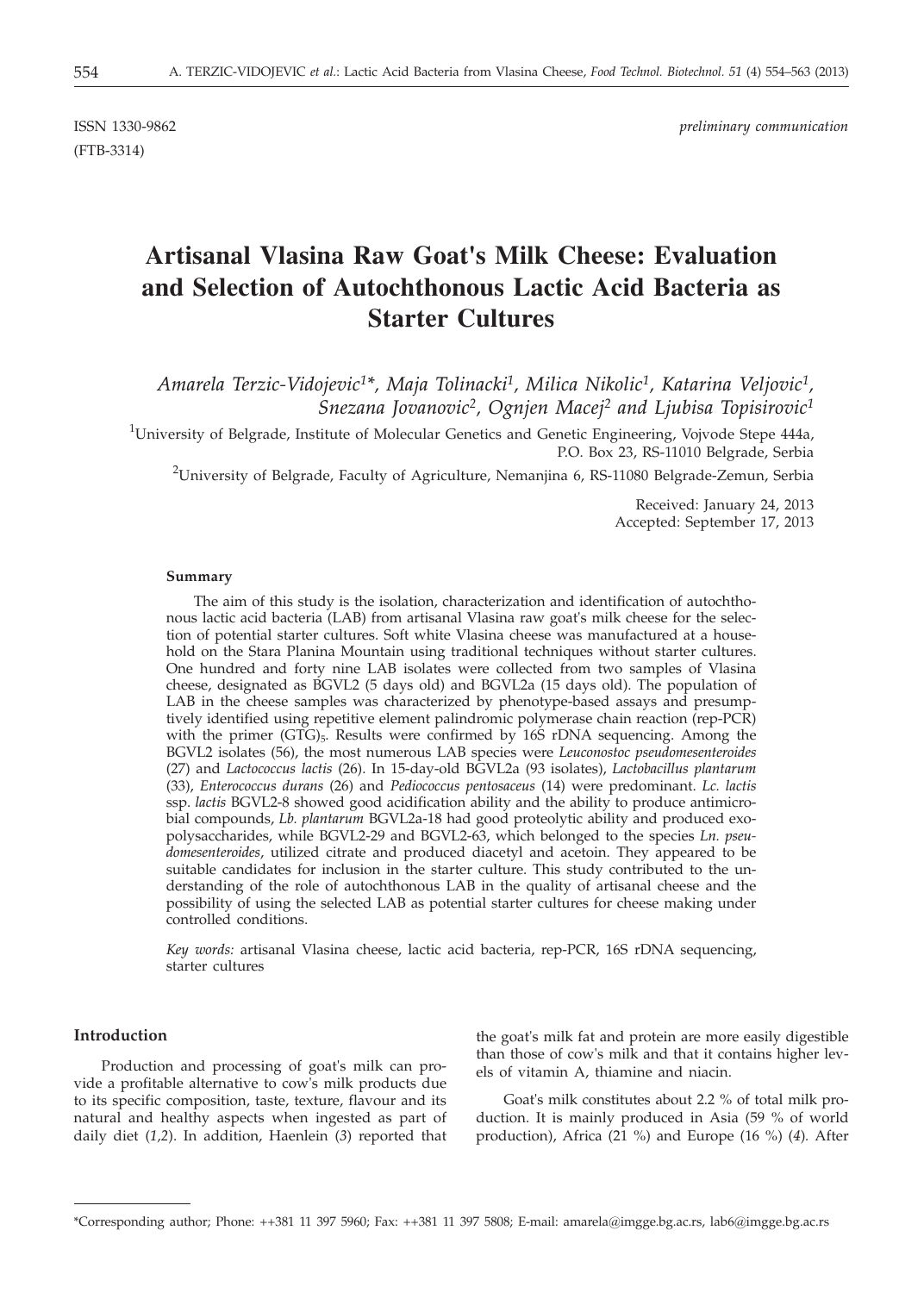the Second World War, goat breeding was prohibited in Yugoslavia, which Serbia was then part of. Goat farming restarted in 1991. No official data on goat population or goat's milk production are available in Serbia, but Žujovi} *et al*. (*5*) reported 318 000 goats in 2003.

The production of soft and semi-hard white cheeses from raw milk without commercial starter cultures is widely practiced in Serbia. Traditional cheese manufacturing is done in households in the same way as it was centuries ago. The quality of artisanal cheese is closely associated with the specific environment, territory of production and its tradition.

Vlasina cheese belongs to the group of white brined cheeses. This type of cheese represents the most popular cheese consumed in the region. Traditionally, it was mainly made from sheep's and goat's milk according to a specific technology, and ripened and stored in brine until consumption (*6*). As the milk fat of sheep's and goat's milk does not contain carotenoids, the resulting cheeses are white in colour. They have a salty, slightly acidic taste, and pleasant sensory properties that nowadays have a worldwide acceptance. Freshly made cheeses do not have typical sensory properties. They develop during the ripening process that may last up to 60 days. White brined cheeses have no rind, and no gas holes or other openings should be present in the cheese mass except, sometimes, small mechanical openings. The texture of white brined cheeses is smooth, soft and crumbly. Their shape varies, depending on the shape of the container.

The indigenous flora of milk is the main factor affecting the specific consistency, aroma and flavour of raw milk cheeses (*7*,*8*). Furthermore, the wild type of LAB represents a natural reservoir of microbial cultures that contains diverse genetic information. Isolation and screening of LAB from natural processes have always been the most powerful means for obtaining useful cultures for commercial purposes. There are a few studies about Serbian raw milk cheeses (*9–13*), which report about the biodiversity of LAB and their most differentiating traits, such as acidification and proteolytic activity, synthesis of bacteriocins and production of exopolysaccharides. The use of commercial LAB cultures and pasteurized milk for industrial cheese production has led to the loss of flavour and a reduction in the diversity of dairy microflora. Sensorial differences between raw and pasteurized milk cheeses could be minimized by using LAB strains isolated from raw milk cheeses (*14*,*15*)*.*

We have found a household with five goats of an autochthonous breed in the village Mlečiške Mehane situated at an altitude of 1307 m near Lake Vlasina, Serbia. The household members mainly manufacture cheese from raw goat's milk. The domestic white breed Sana goats were fed on meadow grass and once a week with wheat bran, while water came from the local supply. No studies on Vlasina cheese LAB microflora are available in literature. Considering the significance of autochthonous LAB for the sensorial characteristics of artisanal cheeses, the aim of the first part of this study is to isolate, identify and characterise the LAB from Vlasina raw goat's milk cheese. For this purpose, 5-day-old (BGVL2) and 15-day-old (BGVL2a) cheeses were analysed at the physicochemical and microbiological levels. One hundred and forty-nine LAB were isolated from both samples and their technological characteristics were determined. All of them were identified by rep-PCR with  $(GTG)_5$  primer and the most interesting isolates were also analysed by 16S rDNA sequencing. The LAB isolates showing the best technological characteristics were selected as potential candidates for use in starter culture construction.

# **Materials and Methods**

# *Cheese making and sampling*

The autochthonous BGVL2 (5 days old) and BVGL2a (15 days old) Vlasina raw goat's milk cheeses were made from two different batches of milk without any starter cultures. Warm (30 °C) raw milk was filtered through a gauze into an enamelled pot immediately after the morning or evening milking. One tablespoon of commercial rennet, strength 1:3000 (Radan-Leskovac, Leskovac, Serbia) was added to every 10 L of milk. The curdling took place after 30-60 min (as indicated by the separation of light green whey). The curd and whey were then stirred with a spoon and transferred into another pot covered with a gauze. The edges of the gauze were moved up and down for about 10 min to drain off the whey. The gauze was then tied at the top and turned upside down onto a metal pan. Another pot containing 3-4 kg of water was placed on top of the curd-filled gauze. After 20 min, the curd was removed from the gauze and placed in a plastic container, layer by layer, each of which was salted with 10 g of dry salt. When the container was full of cheese, the unsalted whey was poured over it to cover it completely. A cotton cloth was placed on top, which was then covered with a wooden board, and finally with a 1-kg marble stone. The container with the cheese was kept in a cellar at 15 °C. Six litres of milk were needed for the production of 1 kg of cheese. Generally, the cheese can be consumed fresh, *i.e.* immediately after production, or during 60 days of ripening.

The cheese samples, BGVL2 (5 days old) and BGVL2a (15 days old), were collected under sterile conditions and transported to the laboratory in a portable refrigerator for microbiological and chemical analysis.

#### *Physicochemical analysis*

Dry matter content was determined by heating the samples at (102±1) °C to a constant mass (*16*). Fat content was determined by the Van Gulik method (*17*) and expressed as fat percentage in dry matter. Total nitrogen was evaluated by the Kjeldahl method (*18*), while salt content was determined by the titrimetric Volhard method (*19*). A pH meter (C931; Consort, Turnhout, Belgium) was used for pH measurement. Titratable acidity was determined as described previously (*20*). All analyses were performed in triplicate. Moisture in the non-fat cheese was calculated based on the content of moisture and fat in the cheese.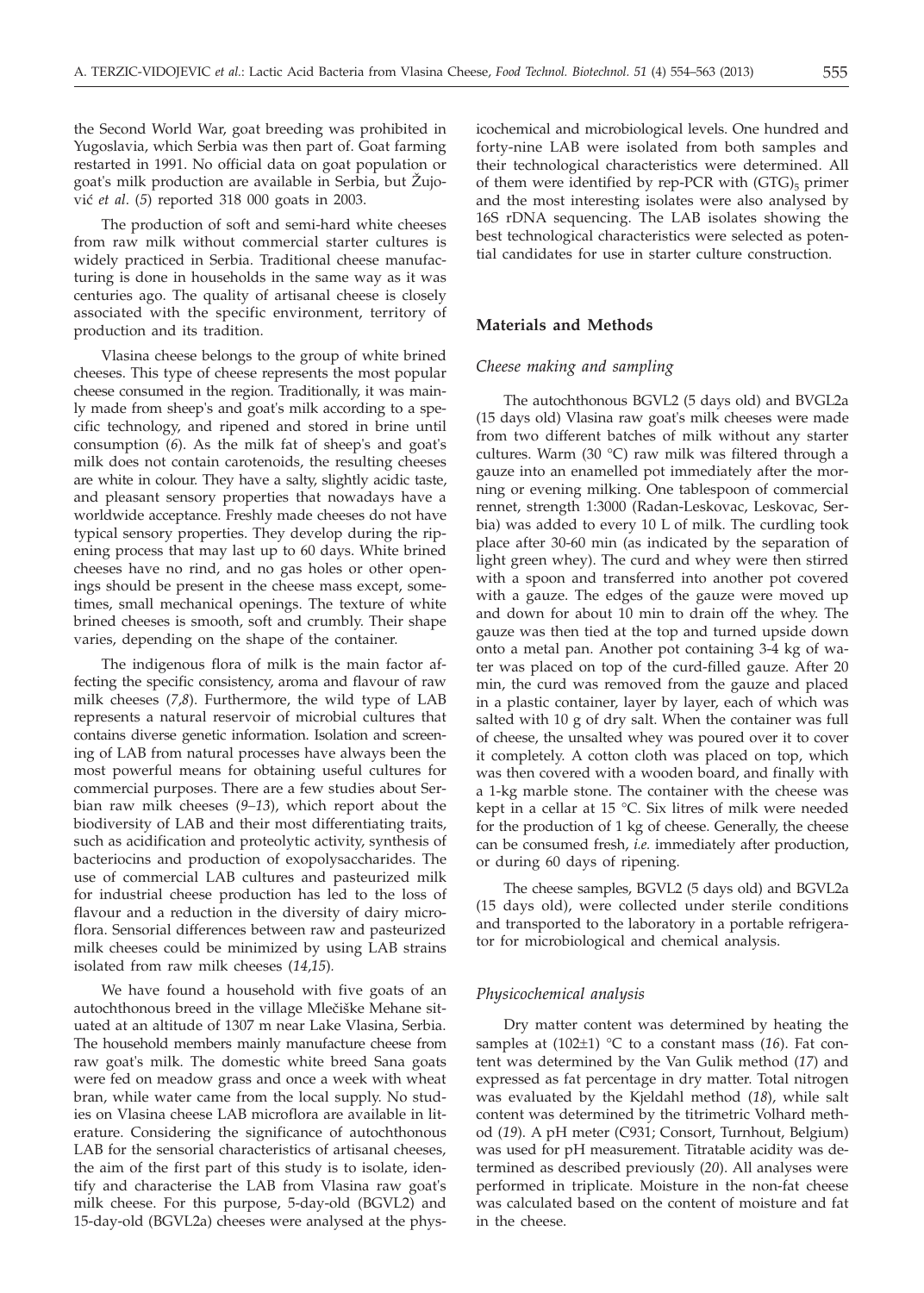## *Microbiological analyses*

## Enumeration, isolation and physiological characterization of LAB

Twenty grams of sample were taken from the interior of each BGVL2 and BGVL2a cheese and homogenized with a pestle in a sterile mortar with 180 mL of sterile 2 % (by mass per volume) trisodium citrate solution (Astrachem Zemun, Belgrade, Serbia). Cheese suspensions were serially diluted  $(10^{-2}$  to  $10^{-7})$  in sterile physiological solution (0.85 % by mass per volume sodium chloride). Using the pour plate technique, sample aliquots were inoculated on GM17 agar plates (for isolation of cocci) and on MRS agar plates (for isolation of rods). Agar plates from both media were incubated under aerobic and anaerobic conditions for 3 to 5 days at 30 and 45 °C, respectively. The results were expressed as average number of colony forming units (CFU) per gram of cheese obtained from three independent experiments.

After counting, one hundred colonies from each cheese sample were randomly taken from both MRS and GM17 (30 and 45 °C) agar plates under aerobic and anaerobic conditions corresponding to the highest dilution at which the growth occurred. Colonies were purified by streaking on the same isolation medium. Pure cultures were grown in appropriate liquid media and stored at –80 °C after adding 15 % (by mass per volume) glycerol (POCh, Gliwice, Poland).

Cell morphology was determined by microscopy (Olympus BX51 microscope; Olympus Europe Holding, GmbH, Hamburg, Germany). Isolates were also Gram- -stained and tested for catalase production. Preliminary identification and grouping was based on cell morphology and phenotypic properties, such as growth at 15, 30 and 45 °C and in 2, 4, 6.5 and 8 % NaCl broth, hydrolysis of L-arginine and esculin, citrate utilization, production of  $CO<sub>2</sub>$  from glucose in reconstituted MRS broth with inverted Durham tubes, production of acetoin from glucose (Voges-Proskauer or  $\overline{VP}$  test), time required for curd formation and the litmus milk test. Bile esculin agar (BEA; HiMedia, Mumbai, India) was used as selective medium for detecting members of the genus *Enterococcus* (*Ec. faecium*, *Ec. durans* and *Ec. faecalis*) and fecal streptococci (group D). It tests the ability of organisms to hydrolyze esculin to esculetin in the presence of bile. The esculetin reacts with the ferric citrate (in the medium), forming a dark brown or black phenolic iron complex. Brownish-black colonies surrounded by a black zone are positive. Diacetyl production was tested for LAB strains that were able to coagulate milk and it was assessed qualitatively as follows: LAB strains were inoculated in reconstituted skimmed milk for 16 h. To 1 mL of coagulated milk, 0.1 g of creatinine and 0.1 mL of 30 % NaOH (by mass per volume) were added. Diacetyl generation was indicated by the formation of a red ring at the top of the tubes after 2 h. Exopolysaccharide (EPS) production was visually detected as long strands when colonies were extended with an inoculation loop.

Classification of LAB isolates based on phenotypic characteristics was done according to the criteria of Bergey's Manual of Determinative Bacteriology (*21*). The carbohydrate fermentation patterns of selected strains (potential components of starter cultures) were determined

using the API 50CH system (bioMérieux, Marcy l'Etoile, Lyon, France) according to the manufacturer's instructions.

#### LAB strains and cultivation conditions

*Lactobacillus* and *Leuconostoc* were cultivated on MRS medium (pH=5.7) (Merck GmbH, Darmstadt, Germany), while lactococci, enterococci and pediococci were cultivated on M17 medium (pH=7.2) (Merck GmbH) supplemented with 0.5 % (by mass per volume) glucose (GM17). The incubation was carried out at appropriate growth temperatures depending on the LAB strain (30 or 37  $^{\circ}$ C) during 24-48 h under anaerobic conditions in jars using the Anaerocult A (Merck GmbH). Indicator and reference LAB strains used in this study for detection of antimicrobial activity and rep-PCR analyses are listed in Table 1.

Table 1. The list of reference strains used in this study

| Bacterial strain                                                                                | Source                       |
|-------------------------------------------------------------------------------------------------|------------------------------|
| Lactobacillus plantarum $A112^a$ (bac+)                                                         | Lab. collection              |
| Lactobacillus plantarum BGAZES2-87 <sup>b</sup>                                                 | Lab. collection              |
| Lactobacillus paraplantarum BGKAVS2-20 <sup>b</sup>                                             | Lab. collection              |
| Lactobacillus paracasei ssp. paracasei BGSJ2-8 <sup>b</sup>                                     | Lab. collection              |
| Lactobacillus paracasei ssp. paracasei<br>BGBUK2-16 $a$ (bac+)                                  | Lab. collection              |
| Lactobacillus casei NRRLB-441 <sup>b</sup>                                                      | $NRRL^d$                     |
| Lactobacillus pentosus NRRLB-227 <sup>b</sup>                                                   | Lab. collection              |
| Lactococcus lactis ssp. lactis<br>BGMN1-5 <sup>a</sup> (bac+) and BGMN1-596 <sup>a</sup> (bac-) | Lab. collection              |
| Lactococcus lactis ssp. lactis<br>BGZLM1-24 <sup>a,b</sup> (nisine+)                            | Lab. collection              |
| Lactococcus lactis ssp. cremoris NS1 <sup>a</sup> (bac+)                                        | Lab. collection              |
| Enterococcus durans BGZLS20-35bb                                                                | Lab. collection <sup>c</sup> |
| Enterococcus faecium BGGJ8-3 <sup>b</sup>                                                       | Lab. collection <sup>c</sup> |
| Enterococcus faecalis BGZLS60-26ab                                                              | Lab. collection <sup>c</sup> |
| Enterococcus faecalis BG221 <sup>a</sup> (bac+)                                                 | Lab. collection              |
| Leuconostoc mesenteroides ssp. mesenteroides<br>BGKAVS4-8 <sup>b</sup>                          | Lab. collection              |
| Leuconostoc pseudomesenteroides BGKAVS3-23 <sup>b</sup>                                         | Lab. collection              |
| Leuconostoc citreum NRRLB-742 <sup>b</sup>                                                      | NRRL <sup>d</sup>            |
| Pediococcus pentosaceus NRRLB-14009 <sup>b</sup>                                                | NRRL <sup>d</sup>            |

<sup>a</sup>used for bacteriocin-like inhibitory substance (BLIS) activity detection

<sup>b</sup>used for rep-PCR

<sup>c</sup>these strains were identified by amplified fragment length polymorphism (AFLP), sodium dodecyl sulphate polyacrylamide gel electrophoresis (SDS-PAGE) and rep-PCR with (GTG)<sub>5</sub> primer in the Microbiology Laboratory, University of Ghent, Ghent, Belgium

<sup>d</sup>NRRL, Agricultural Research Service Culture Collection, Peoria, IL, USA

rep-PCR analysis and 16S rDNA sequencing of LAB isolates

Total DNA from all 149 LAB isolates was extracted as described by Hopwood *et al.* (*22*). For rep-PCR, the oligonucleotide primer (GTG)<sub>5</sub> (5'-GTGGTGGTGGTGG-TG-3') was used with its optimal PCR programme (*23*).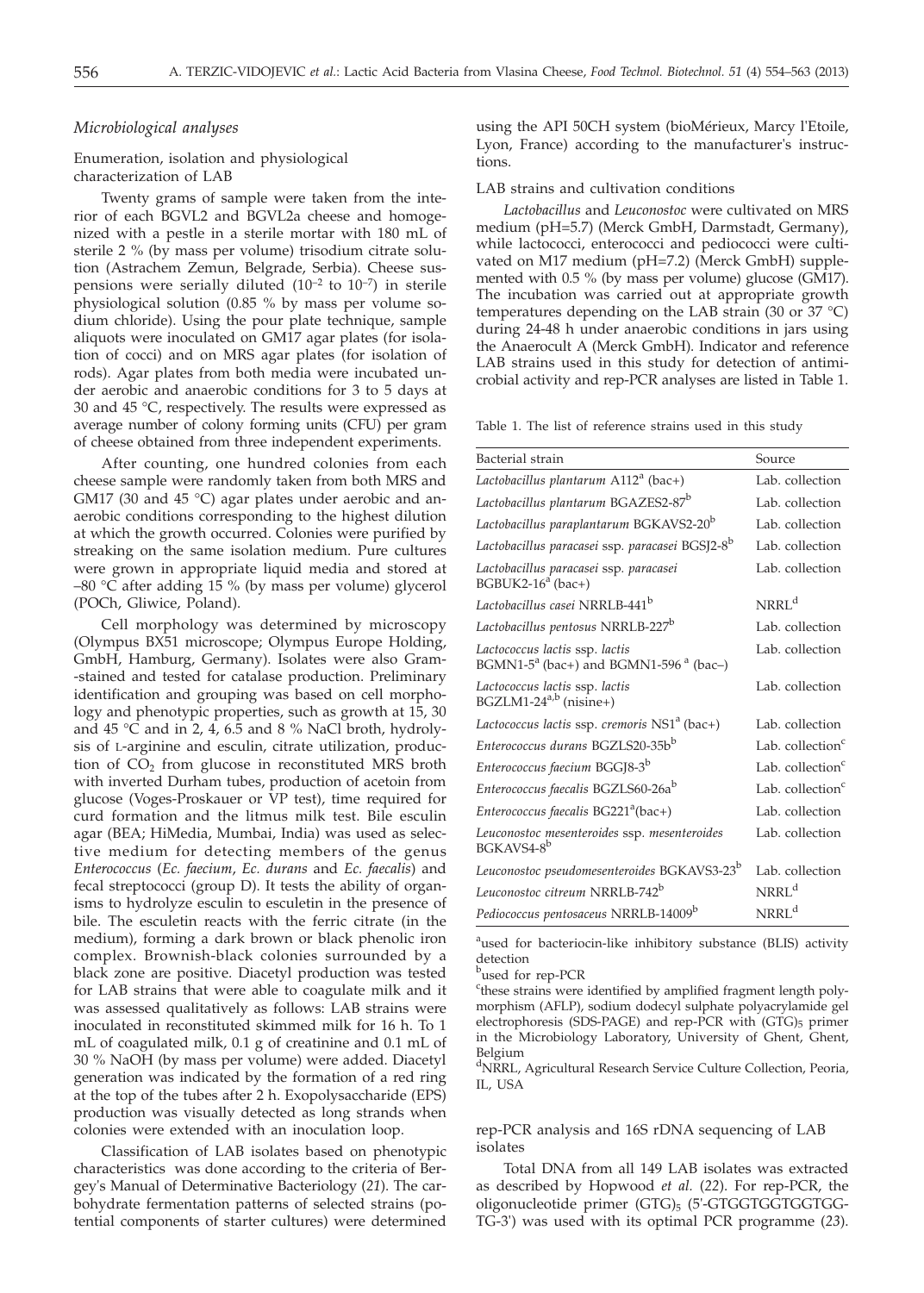PCR amplification with  $(GTG)_5$  primer and electrophoresis were performed as previously described in detail by Terzic-Vidojevic *et al.* (*24*).

A statistical matrix was formed with the isolated and reference strains as variables (columns of input matrix), and the position of bands as statistical cases (rows of the matrix). In the statistical matrix, only two characteristics of the bands were used: 0 (no band present) and 1 (band present). Clustering was carried out in STATISTICA v. 7.0 for Windows (*25*) using the algorithm 'unweigthed pair-group with average linkage'. Distances between the clusters were estimated using 'percent disagreement'.

For 16S rDNA sequencing, total DNA from the chosen LAB isolate was utilized as a template for PCR amplifications with primers U968 (5'-AACGCGAAGAACCTT-AC-3') and L1401 (5'-GCGTGTGTACAAGACCC-3') (*26*). The complete procedure was previously described (*9*). The obtained PCR amplicons were purified by QIAquick PCR Purification Kit/250 (Qiagen GmbH, Hilden, Germany), and sequenced by the Macrogen sequencing service (Seoul, Korea). The basic local alignment search tool (BLAST) algorithm was used to determine the most related sequence relatives in the National Center for Biotechnology Information (NCBI) nucleotide sequence database (*27*). 16S rDNA sequences were submitted to the European Nucleotide Archive (ENA; *28*).

#### Detection of bacteriocin-like inhibitory substance

An agar well diffusion assay was used to detect bacteriocin activity for all 149 LAB isolates (*29*). Soft GM17 and MRS agars (0.7 % by mass per volume) containing *Lactococcus*, *Enterococcus* or *Lactobacillus* indicator strains (Table 1) were overlaid onto GM17 and MRS plates, respectively. To confirm the production of antimicrobial compounds of proteinaceous nature, a pronase E crystal (Sigma Chemie GmbH, Deisenhofen, Germany) was picked with a sterile toothpick and placed close to the edge of the well containing the antimicrobial compound. Plates were incubated overnight at appropriate temperatures depending on the LAB strain. A clear zone of inhibition around the well, but not in the vicinity of the protease crystal, was taken as a positive signal for possible bacteriocin-like inhibitory substance (BLIS) production.

#### Proteolytic activity

The proteolytic activity of all 149 LAB isolates was assayed as previously described (*30*). Cell suspensions were mixed with a  $5 \text{ mg/mL}$  of  $\beta$ -casein solution (Sigma--Aldrich, St. Louis, MO, USA) dissolved in the same buffer (100 mmol/L of sodium phosphate, pH=6.8) at a 1:1 volume ratio. Mixtures were incubated for 3 h at 30 °C. In addition, the LAB isolates chosen as potential starter cultures were tested for degradation of  $\alpha_{s1}$ - and  $\kappa$ -casein.

# Resistance to antibiotics and biogenic amine production

The minimum inhibitory concentration (MIC) in µg/mL of seven antibiotics (ampicillin, tetracycline, chloramphenicol, gentamicin, streptomycin, erythromycin and vancomycin) was determined for 16 LAB strains that showed the best technological characteristics according to NCCLS (*31*). In addition, their ability to produce biogenic amines was qualitatively determined on an improved screening medium as described by Bover-Cid and Holzapfel (*32*) using four precursor amino acids: histidine, lysine, ornithine and tyrosine.

#### **Results and Discussion**

## *Physicochemical properties of Vlasina cheese*

The results of the physicochemical analysis of BGVL2 and BGVL2a cheeses are listed in Table 2. According to the point values of moisture (55.77 %) and fat percentage in dry matter (FDM; 45.35 %) given by Abd El-Salam and Alichanidis (*6*), the moisture and FDM values of BGVL2 and BGVL2a cheeses were within the range acceptable for white cheeses. According to the Codex General Standard for Cheese (*33*), based on the content of FDM, the examined cheeses are full-fat cheeses. Based on the moisture on a fat-free basis, they can be classified as soft cheeses.

Table 2. Physicochemical characteristics of Vlasina BGVL2 and BGVL2a cheeses

| Physicochemical        | Cheese           |                  |  |  |  |
|------------------------|------------------|------------------|--|--|--|
| parameters             | BGVL2            | BGVL2a           |  |  |  |
| Dry matter/%           | $47.15 \pm 0.06$ | $42.52 \pm 0.01$ |  |  |  |
| $MNFC/$ %              | $67.76 \pm 0.08$ | 74.17±0.01       |  |  |  |
| Fat/%                  | $22.0 \pm 0.0$   | $22.5 \pm 0.0$   |  |  |  |
| $FDM/\%$               | $46.66 \pm 0.06$ | 52.92±0.01       |  |  |  |
| $TN/$ %                | $2.887 \pm 0.03$ | $2.415 \pm 0.03$ |  |  |  |
| Protein/%              | $18.4 \pm 0.2$   | $15.4 \pm 0.2$   |  |  |  |
| Salt/%                 | $3.46 \pm 0.05$  | $3.60 \pm 0.04$  |  |  |  |
| Titratable acidity/°SH | $33.6 \pm 0.5$   | $92.25 \pm 0.07$ |  |  |  |
| pН                     | $5.1 \pm 0.2$    | $5.2 \pm 0.3$    |  |  |  |
|                        |                  |                  |  |  |  |

Mean values and standard deviations of three independent measurements on different samples

MNFC=moisture in the non-fat cheese, FDM=fat in dry matter, TN=total nitrogen

Because of a higher moisture content in the cheese sample BGVL2a, more intensive biochemical transformations were expected during ripening. In the course of these transformations larger amount of acid components with higher buffer capacity was formed. This assumption is confirmed by titratable acidity as the measure of buffer capacity. Furthermore, there is no correlation between titratable acidity and pH value. Therefore, differences in titratable acidity in the examined samples (33.62 and 92.25 °SH) do not have to result in significant differences in pH values, which is confirmed in our investigations (samples had close pH values: 5.13 and 5.18). Appropriate explanation and conclusion about differences in physicochemical composition between these two cheeses is difficult to give, since it can be caused by different factors, such as autochthonous microflora, which does not have the same composition in both cheeses, different ripening time, chemical composition and traditional technology.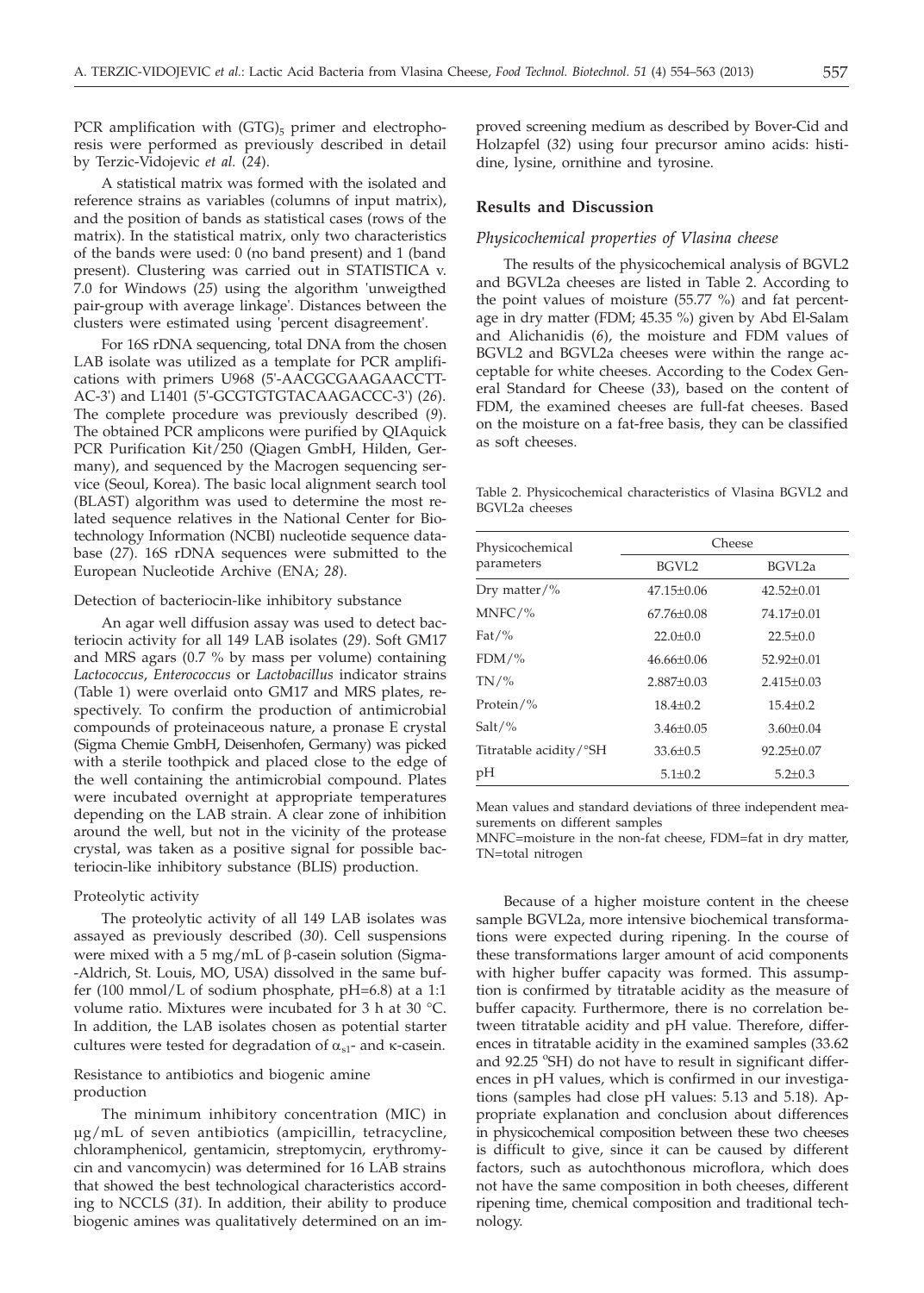# *Enumeration and identification of lactic acid bacteria from Vlasina cheese*

Mesophilic bacterial counts in both cheeses were  $10<sup>8</sup>$ CFU/g. Total bacterial counts at 45  $^{\circ}$ C ranged from 10<sup>2</sup> CFU/g in BGVL2 to  $10^4$  CFU/g in BGVL2a cheese on MRS, and reached  $10^5$  CFU/g on GM17 in both cheeses (Table 3). The number of viable bacteria grown on GM17 agar plates at 45  $\degree$ C was higher than the number of bacteria on MRS agar plates also incubated at 45 °C. This is probably because enterococci and pediococci can grow better on GM17 agar plates at both 30 and 45 °C under aerobic and anaerobic conditions than on MRS agar plates. On the other hand, lactobacilli and lactococci were mainly isolated after incubation on MRS and GM17 agar plates, respectively, at 30 °C under aerobic and anaerobic

Table 3. Viable bacterial count  $(CFU/g)$  in Vlasina BGVL2 and BGVL2a cheese samples grown on MRS and GM17 agar plates

| Medium                  | Counts $(CFU/g)^*$ in cheese sample |                            |  |  |  |
|-------------------------|-------------------------------------|----------------------------|--|--|--|
| (growth conditions)     | BGVL2                               | BGVL2a                     |  |  |  |
| GM17 (30 °C, A)         | $(5.6 \pm 0.1) \cdot 10^8$          | $(4.1\pm0.3)\cdot10^8$     |  |  |  |
| GM17 (30 °C, AN)        | $(4.5\pm0.1)\cdot10^8$              | $(2.4\pm0.2)\cdot10^8$     |  |  |  |
| MRS (30 °C, A)          | $(2.1 \pm 0.1) \cdot 10^8$          | $(7.6 \pm 0.2) \cdot 10^8$ |  |  |  |
| MRS (30 °C, AN)         | $(5.9 \pm 0.2) \cdot 10^8$          | $(4.1\pm0.2)\cdot10^8$     |  |  |  |
| GM17 (45 °C, A)         | $(4.0\pm0.5)\cdot10^5$              | $(1.0 \pm 0.1) \cdot 10^5$ |  |  |  |
| GM17 (45 °C, AN)        | $(3.3\pm0.2)\cdot10^5$              | $(2.7\pm0.3)\cdot10^5$     |  |  |  |
| MRS (45 $\degree$ C, A) | $(2.3\pm0.3)\cdot10^{2}$            | $(7.0 \pm 0.1) \cdot 10^4$ |  |  |  |
| MRS (45 $°C$ , AN)      | $(0.9 \pm 0.2) \cdot 10^2$          | $(5.1\pm0.3)\cdot10^4$     |  |  |  |

\*mean values and standard deviations of three independent experiments

A=under aerobic conditions, AN=under anaerobic conditions

conditions. The results related to total number of bacteria in Vlasina cheeses are comparable to those reported for other Serbian raw milk cheeses (*10*,*34*).

Preliminary identification of LAB based on cell morphology and phenotypic characteristics (Table 4) showed significant differences in microflora composition between cheeses of different ripening time. The most numerous LAB groups in BGVL2 cheese were *Leuconostoc* and *Lactococcus* spp., whereas in the older BGVL2a cheese, besides *Lactobacillus* and *Enterococcus*, which were dominant populations, *Pediococcus*, *Leuconostoc* and *Lactococcus* species were also present. rep-PCR was used for more precise identification of all 149 LAB isolates by comparison of the band patterns with those of appropriate reference strains (Table 4). It was found that *Ln. pseudomesenteroides* and *Lc. lactis* species were predominant in BGVL2 cheese, while *Ec. faecium* and *Ln. citreum* were also present in lower numbers. On the other hand, more different species were obtained from the older BGVL2a cheese than from the younger BGVL2 cheese. Identification of LAB using rep-PCR analysis, confirmed by sequencing, showed that in BGVL2a cheese *Lb. casei*, *Ec. durans*, *Ec. faecium*, *Ec. faecalis*, *Pd. pentosaceus*, *Ln. mesenteroides* and *Lc. lactis* were present. Examples of PCR product visualization and the dendrograms based on statistical analysis of rep-PCR fingerprints are presented in Fig. 1. Data obtained from rep-PCR analysis revealed differences in the composition of the LAB population between the two cheeses. The distances between the clusters were performed using 'percent disagreement'. High abundance of *Lactococcus* sp. in 1- and 10-day-old artisanal Zlatar cheeses and of *Lactobacillus* and *Enterococcus* sp. in 20- -day or older Zlatar cheeses has previously been reported (*9*). *Lactobacillus* and *Enterococcus* populations increase during cheese ripening because they are more resistant to acid conditions and salt concentration than other LAB

| Table 4. Grouping of representative strains of LAB isolated from BGVL2 and BGVL2a cheeses |  |  |  |  |  |  |  |
|-------------------------------------------------------------------------------------------|--|--|--|--|--|--|--|
|-------------------------------------------------------------------------------------------|--|--|--|--|--|--|--|

| Cheese             | Cell shape                   |                       | Some phenotypic characteristics |                              |                                   | Presumptive<br>identification | Reference<br>strain                          | Presumptive<br>identification by<br>rep-PCR (grouped<br>strains)* |
|--------------------|------------------------------|-----------------------|---------------------------------|------------------------------|-----------------------------------|-------------------------------|----------------------------------------------|-------------------------------------------------------------------|
|                    | (Grouped<br>strains)*        | $CO2$ from<br>glucose | Arginine<br>hydrolysis          | Growth<br>at 45 $^{\circ}$ C | Growth<br>in 6.5 %<br><b>NaCl</b> |                               |                                              |                                                                   |
| BGVL2              | cocci/round (26)             |                       | $+$                             |                              |                                   | Lactococcus                   | BGZLM1-24                                    | Lc. lactis                                                        |
| BGVL <sub>2a</sub> | $\csc i$ /round (7)          |                       | $+$                             | $\overline{\phantom{0}}$     | 土                                 |                               |                                              |                                                                   |
| BGVL2              | $\csc i$ /round (2)          |                       | $+$                             | $+$                          | $+$                               | Enterococcus                  | <b>BGGJ8-3</b>                               | Ec. faecium                                                       |
| BGVL2a             | $\csc i$ /round (28)         |                       |                                 |                              |                                   |                               | BGZLS20-35b<br><b>BGGI8-3</b><br>BGZLS60-26a | Ec. durans $(26)$<br>Ec. faecium $(1)$<br>$Ec.$ faecalis $(1)$    |
| BGVL2              | $\csc i / \text{ovoid}$ (28) | $^{+}$                |                                 |                              |                                   | Leuconostoc                   | BGKAVS3-23<br><b>NRRL B-742</b>              | Ln.<br>pseudomesenteroides (27)<br>Ln. citreum $(1)$              |
| BGVL <sub>2a</sub> | $\csc i / \text{ovoid}$ (8)  |                       |                                 |                              |                                   |                               | BGKAVS4-8                                    | Ln. mesenteroides                                                 |
| BGVL2a             | rods $(33)$                  |                       |                                 |                              | $+$                               | homof.<br>lactobacilli        | BGAZES2-87                                   | Lb. plantarum (33)                                                |
|                    | rods $(3)$                   |                       |                                 |                              |                                   | homof.<br>lactobacilli        | NRRL B-441                                   | Lb. casei (3)                                                     |
|                    | cocci/tetrads (14)           |                       | $^{+}$                          | $^{+}$                       | $^{+}$                            | Pediococcus                   | <b>NRRLB-14009</b>                           | Pc. pentosaceus (14)                                              |

\*number of isolates is given in brackets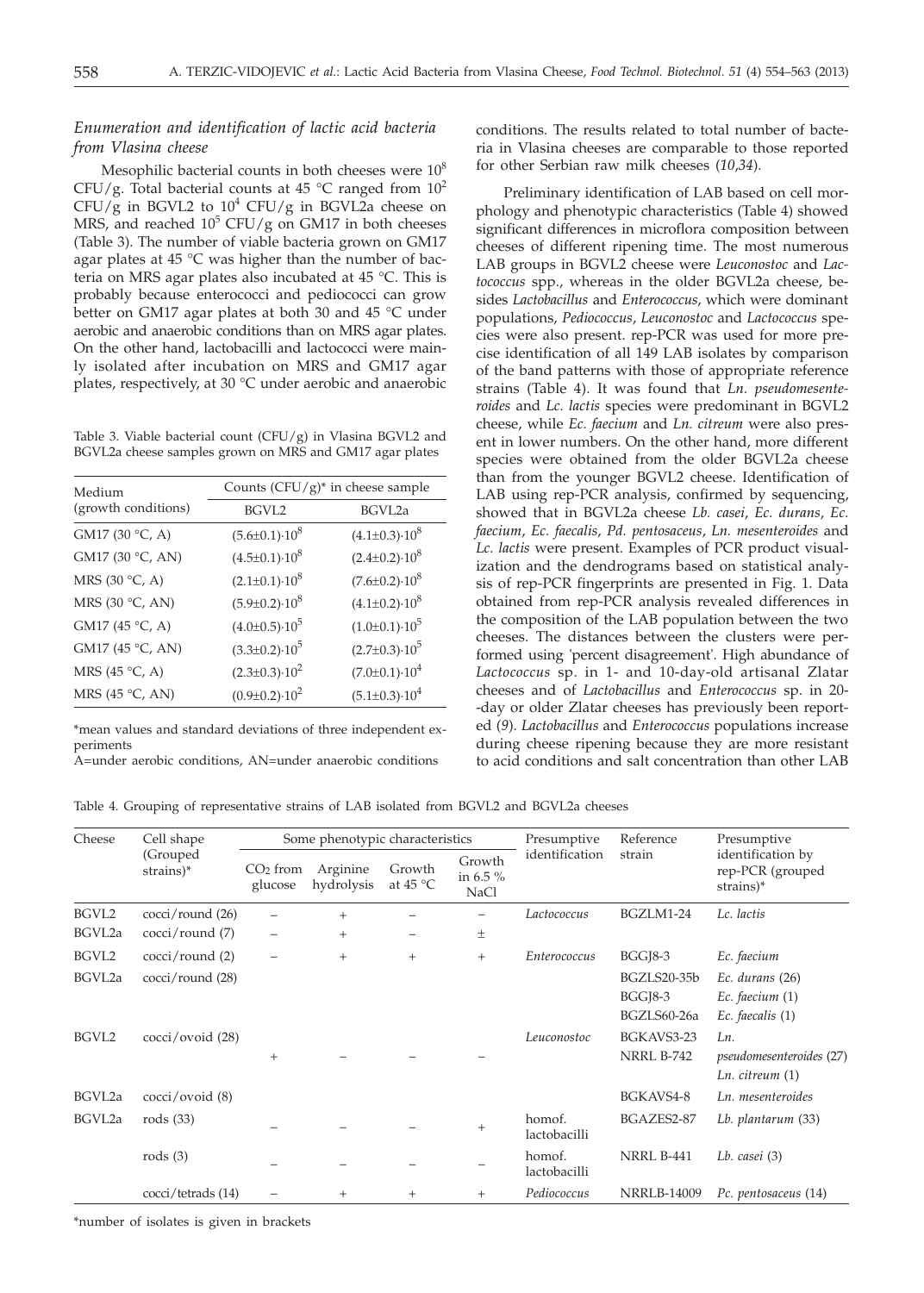

**Fig. 1.** Dendrograms based on statistical analysis of the (GTG)5-PCR fingerprints of: a) *Lactobacillus* and *Leuconostoc*; b) *Enterococcus*, *Pediococcus* and *Lactococcus* isolated from autochthonous Vlasina BGVL2 and BGVL2a cheeses. The distances between the clusters were performed using 'percent disagreement'. The algorithm 'unweighted pair-group with average linkage' was used. Reference strains used in the test are given in bold

genera (*35*). This is confirmed in our case, because at (92.25±0.07) °SH the titratable acidity of BGVL2a cheese was significantly greater than that of BGVL2 cheese.

In order to test the validity of the previous identification, the 16S rDNA gene of some LAB isolates was partially sequenced (Table 5). The BLAST algorithm did not give a single hit, and it was not possible to infer from the 16S rDNA sequence if a strain was *Lb. plantarum*, *Lb*. *paraplantarum* or *Lb. pentosus*. One way to differentiate among them is to perform a multiplex PCR assay with *recA*-derived primers (*36*). The same can be said for *Lb. casei* and *Lb. paracasei* or *Ln. mesenteroides* and *Ln. pseudomesenteroides*.

# *Characteristics of lactic acid bacteria from Vlasina cheese*

Thirty-five out of 36 leuconostocs isolates from BGVL2 and BGVL2a cheeses were able to use citrate (data not shown). This group of LAB is very often present in many raw milk cheeses (*13*,*37*,*38*). Bacteria of *Leuconostoc* genus are very important for cheese quality, as they produce  $CO<sub>2</sub>$  and flavour compounds through lactose fermentation and citrate utilization. Produced carbon dioxide is responsible for eye formation in cheese and citrate utilization leads to the production of diacetyl, which is considered the main flavour compound of fermented milk products (*39*).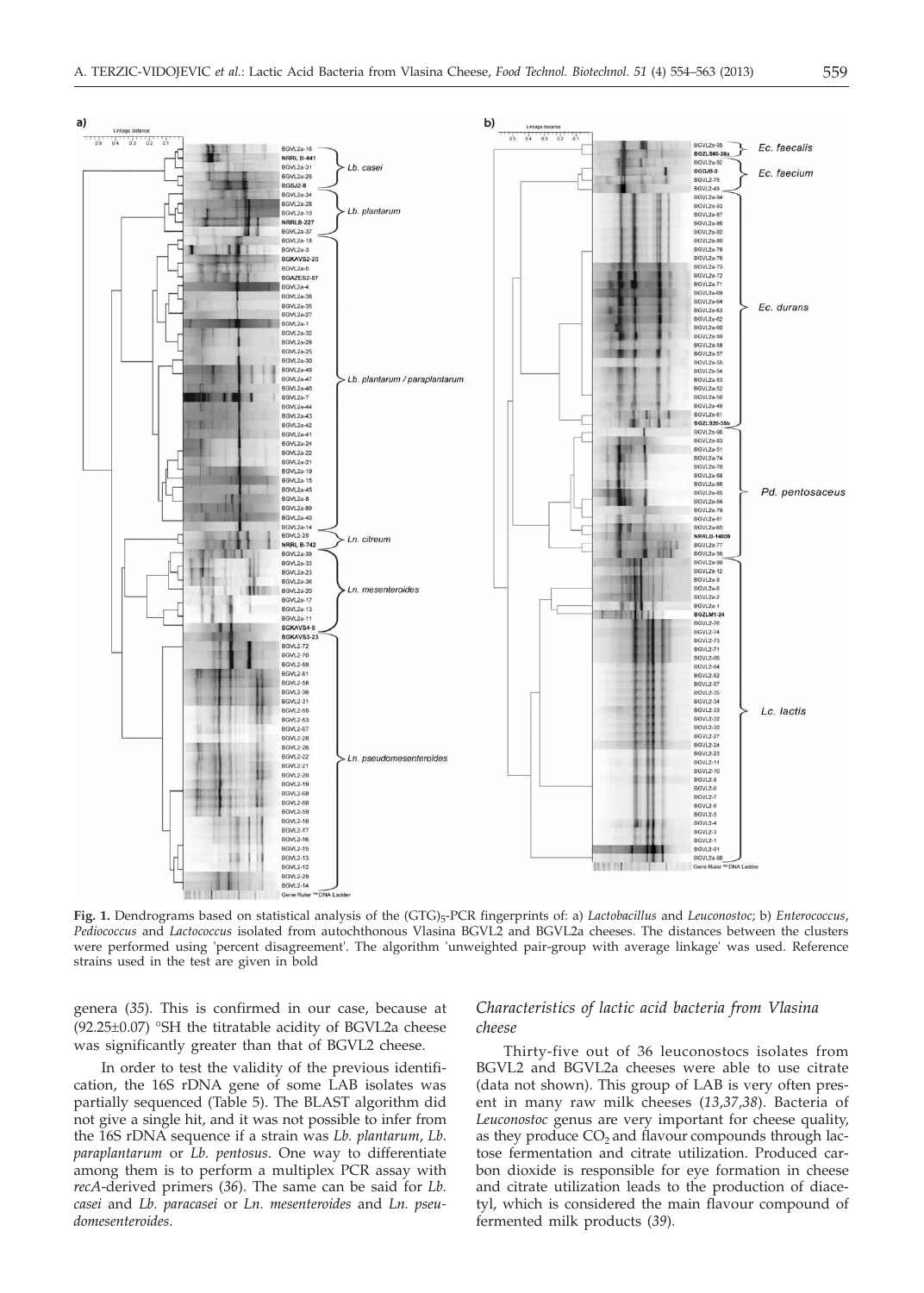|                  | Identification by 16S                   | Accession | Identity*     |
|------------------|-----------------------------------------|-----------|---------------|
| <b>Isolates</b>  | rDNA sequencing                         | number    | $\frac{0}{0}$ |
| BGVL2-1          | Lc. lactis ssp. lactis                  | HE616195  | 99            |
| <b>BGVL2-14</b>  | Ln. pseudomesenteroides                 | HE616196  | 99            |
| <b>BGVL2-25</b>  | Ln. citreum                             | HE616197  | 100           |
| <b>BGVL2-49</b>  | Ec. faecium                             | HE616198  | 98            |
| BGVL2a-1         | Lc. lactis ssp. lactis                  | HE616204  | 99            |
| BGVL2a-3         | Lb. paraplantarum                       | HE616205  | 97            |
| BGVL2a-5         | Lb. plantarum                           | HE616206  | 97            |
| BGVL2a-11        | Ln. mesenteroides ssp.<br>mesenteroides | HE616208  | 95            |
| BGVL2a-15        | Lb. plantarum                           | HE616209  | 99            |
| BGVL2a-18        | Lb. plantarum                           | HE616210  | 99            |
| BGVL2a-20        | Ln. mesenteroides ssp.<br>mesenteroides | HE616211  | 99            |
| BGVL2a-26        | Lb. paracasei ssp. paracasei            | HE616212  | 99            |
| BGVL2a-30        | Lb. plantarum                           | HE616213  | 99            |
| BGVL2a-31        | Lb. casei                               | HE616190  | 99            |
| <b>BGVL2a-34</b> | Lb. plantarum                           | HE616191  | 99            |
| BGVL2a-39        | Ln. mesenteroides ssp.<br>mesenteroides | HE616214  | 100           |
| BGVL2a-51        | Pd. pentosaceus                         | HE616201  | 99            |
| BGVL2a-52        | Ec. durans                              | HE616194  | 99            |
| BGVL2a-61        | Ec. durans                              | HE616193  | 100           |
| BGVL2a-65        | Pd. pentosaceus                         | HE616192  | 99            |
| BGVL2a-86        | Ec. durans                              | HE616188  | 99            |
| BGVL2a-92        | Ec. faecium                             | HE616202  | 97            |
| BGVL2a-95        | Ec. faecalis                            | HE616203  | 99            |
| BGVL2a-96        | Pd. pentosaceus                         | HE616189  | 99            |

Table 5. Identification of isolated LAB by 16S rDNA sequencing

16S rDNA sequences were submitted to the European Nucleotide Archive (ENA)

\*demonstrated identity with 16S rDNA sequences of relevant species deposited in GenBank database (NCBI)

It is interesting that one group of 33 lactobacilli were highly tolerant to salt. By comparing their rep-PCR fingerprint with the fingerprint of appropriate reference strains (BGAZES2-87), they were identified as *Lb. plantarum* species. *Lb*. *plantarum* strains isolated from Zlatar raw cow's milk were also able to grow in broth containing 6 % NaCl (*9*).

Concerning technological characteristics in general, the activity of all isolates in milk was weak. Fifteen out of 26 lactococci isolated from BGVL2 cheese, and six out of 28 enterococci from BGVL2a cheese curdled milk within 7.5-8.5 h. Other isolates needed significantly longer time to curd milk or did not curd it at all. This particularly refers to *Leuconostoc* and *Enterococcus* sp. *Lactobacillus* species isolated from the BGVL2a cheese sample generally curdled milk within 16-24 h. Almost all lactobacilli (31 of the 36 isolates) gave a positive VP test, *i.e.* they produced acetoin, while 26 lactobacilli utilized citrate (data not shown).

All lactococci from BGVL2 cheese and almost all the enterococci from BGVL2a cheese were bacteriocin pro-

ducers, inhibiting the growth of indicator strains BGZLM 1-24 and NS1, and BGMN1-596 and NS1, respectively (data not shown), so one could speculate that more than one agent is produced by those LAB (*40*).

The production of extracellular proteinases is a very important characteristic of LAB for curd formation and flavour development. In relation to the total number of individual groups of LAB, the highest proteolytic activity was shown by lactococci (over 85 %) and lactobacilli (over 60 %), while the other groups of LAB degraded b-casein poorly or not at all (data not shown). Lactococci and lactobacilli often show better proteolytic activity than other groups of LAB.

Numerous lactobacilli from the BGVL2a cheese were EPS producers (52.7 %). EPS-producing LAB are able to modify the adhesion of probiotics and enteropathogens to human intestinal mucous (*41*). These cultures can improve the sensory characteristics of dairy products, since smooth and creamy products have considerable appeal to consumers. Therefore, EPS production is a relevant characteristic to be considered in starter selection (*42*).

# *Lactic acid bacteria selected as potential starter cultures*

For final selection of potential starter cultures, 16 LAB isolates with the most suitable technological characteristics (acidification and proteolytic ability, production of exopolysaccharides, diacetyl and acetoin, utilization of citrate, ability to survive for 30 min at 63.5  $^{\circ}$ C) were chosen for examination of biogenic amine production and resistance to antibiotics. They included the following strains: 6 *Lc. lactis* ssp. *lactis* (BVL2-1, BGVL2-8, BGVL2a-1, BGVL2a-2, BGVL2a-88 and BGVL2a-91), 2 *Ln. pseudomesenteroides* (BGVL2-29 and BGVL2-63), 7 *Lb. plantarum* (BGVL2a-5, BGVL2a-18, BGVL2a-21, BGVL2a-22, BGVL2a-30, BGVL2a-41 and BGVL2a-89) and 1 *Ec. faecium* (BGVL2a-92). All lactococci coagulated milk within 6–8 h and had the ability to produce bacteriocins. The chosen lactobacilli had the ability to hydrolyse  $\beta$ -casein and produce EPS. All of them, with the exception of BGVL2a-22, utilized citrate, and isolates BGVL2a-18, BGVL 2a-30, BGVL2a-41 and BGVL2a-89 produced acetoin. Both *Leuconostoc* isolates produced EPS, and BGVL2-29 produced acetoin. Enterococcal BGVL2a-92 isolate was bacteriocin and diacetyl producer. All of them could survive for 30 min at 63.5 °C. None of them produced biogenic amines, which is not a desirable property of starter cultures (*43*). Therefore, these Vlasina cheese isolates are suitable starter culture components in this respect. Before using the chosen LAB strains for cheese production, qualitative and quantitative analysis of biogenic amines is necessary.

Franciosi *et al*. (*44*) showed that only a small percentage of wild LAB strains from raw cow's milk were sensitive to the six tested antibiotics. The absence of resistance to antibiotics in starter cultures is very important for safety reasons, because bacteria resistant to antibiotics may transfer their resistance to other bacteria. When the previously mentioned 16 LAB isolates were tested for antibiotic resistance, four strains (BGVL2-8, BGVL2a-18, BGVL2-29 and BGVL2-63) were found to be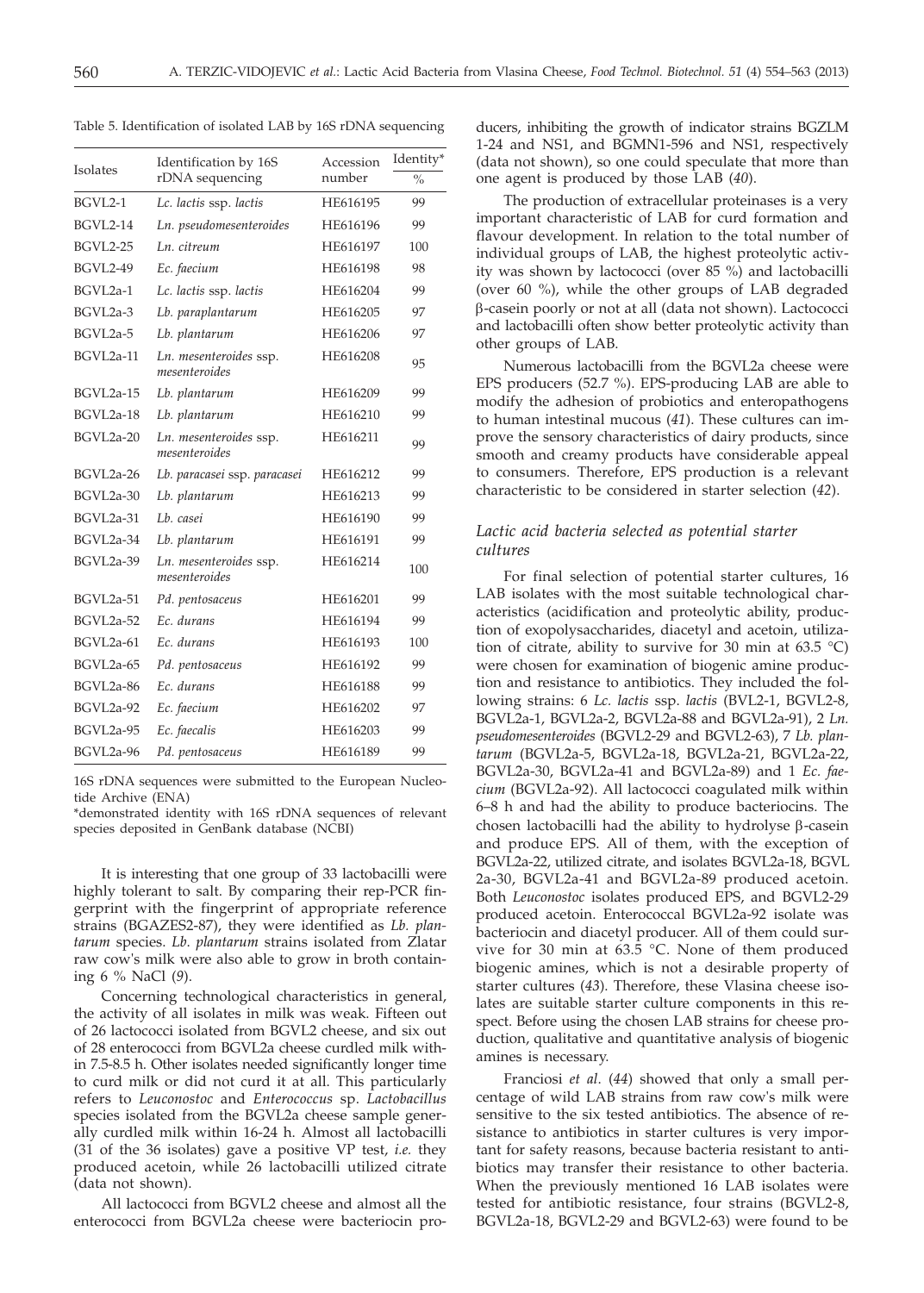sensitive to seven different antibiotics regardless of the concentrations used (data not shown). Therefore, they were chosen as a potential starter culture for further examination in the production of different types of cheese.

The physiological and biochemical characteristics of BGVL2-8, BGVL2-29, BGVL2-63 and BGVL2a-18 LAB strains chosen as potential starter cultures are shown in Table 6. It should be noted that *Lc. lactis* ssp. *lactis* BGVL2-8 isolate was selected primarily as acid and BLIS producer, *Lb. plantarum* BGVL2a-18 isolate as an EPS producer with a good proteolytic ability and *Ln. pseudomesenteroides* BGVL2-29 and BGVL2-63 isolates as aroma producers.

|  |  | Table 6. Physiological characteristics, proteolytic activities and carbohydrate fermentation abilities of the selected lactic acid bacteria |
|--|--|---------------------------------------------------------------------------------------------------------------------------------------------|
|  |  |                                                                                                                                             |

|                                               | Potential starter cultures        |                                    |                                    |                            |  |  |
|-----------------------------------------------|-----------------------------------|------------------------------------|------------------------------------|----------------------------|--|--|
| Test                                          | BGVL2-8                           | <b>BGVL2-29</b>                    | <b>BGVL2-63</b>                    | BGVL2a-18                  |  |  |
|                                               | Lactococcus lactis<br>ssp. lactis | Leuconostoc<br>pseudomesenteroides | Leuconostoc<br>pseudomesenteroides | Lactobacillus<br>plantarum |  |  |
| Growth at 45 °C                               |                                   | $\pm$                              |                                    |                            |  |  |
| Growth in 8 % NaCl                            |                                   |                                    | $\pm$                              | $^{+}$                     |  |  |
| Hydrolysis of arginine                        | $^{+}$                            | $\pm$                              | $\pm$                              |                            |  |  |
| CO <sub>2</sub> production                    |                                   | $^{+}$                             | $^{+}$                             |                            |  |  |
| Acetoin production                            |                                   | $^{+}$                             |                                    | $^{+}$                     |  |  |
| Milk curdling time and (pH)                   | 7.5 h(4.66)                       | 28 h (4.76)                        | 30 h (4.71)                        | 24 h (4.52)                |  |  |
| Survival at 63.5 °C                           | $\pm$                             | $\pm$                              | $\pm$                              | $\pm$                      |  |  |
| Black zone on BEA                             |                                   | NT                                 | NT                                 | NT                         |  |  |
| EPS production                                |                                   | $+$                                | $^{+}$                             | $\! + \!\!\!\!$            |  |  |
| <b>BLIS</b> production                        | $+$                               |                                    |                                    |                            |  |  |
| Degradation of $\alpha_{s1}$ -, $\beta$ - and | $\alpha_{s1}$ -casein (–)         | $\alpha_{s1}$ -casein (–)          | $\alpha_{s1}$ -casein (-)          | $\alpha_{s1}$ -casein (+)  |  |  |
| κ-casein after 3 h of incubation              | $\beta$ -casein ( $\pm$ )         | $\beta$ -casein ( $\pm$ )          | $\beta$ -casein $(-)$              | $\beta$ -casein $(+)$      |  |  |
| at $30 °C$                                    | $\kappa$ -casein(-)               | $\kappa$ -casein $(-)$             | $\kappa$ -casein $(-)$             | $\kappa$ -casein $(+)$     |  |  |
| Carbohydrate fermentation<br>(API 50 CH)      |                                   |                                    |                                    |                            |  |  |
| D-ribose                                      | $\! + \!\!\!\!$                   | $\pm$                              |                                    |                            |  |  |
| D-xylose                                      |                                   | $^{+}$                             | $^{+}$                             |                            |  |  |
| D-galactose                                   |                                   | $\pm$                              | $^{+}$                             |                            |  |  |
| D-mannitol                                    |                                   |                                    |                                    | $^{+}$                     |  |  |
| N-acetylglucosamine                           | $^{+}$                            | $\pm$                              |                                    | +                          |  |  |
| amygdalin                                     |                                   |                                    |                                    | ┿                          |  |  |
| arbutin                                       |                                   |                                    |                                    | $^{+}$                     |  |  |
| esculin ferric citrate                        | $^{+}$                            |                                    |                                    | $^{+}$                     |  |  |
| salicin                                       | $^{+}$                            |                                    |                                    | $^{+}$                     |  |  |
| D-celiobiose                                  | $^{+}$                            |                                    |                                    | $^{+}$                     |  |  |
| D-maltose                                     | $\overline{+}$                    | $^{+}$                             | Ŧ                                  | $^+$                       |  |  |
| D-melibiose                                   |                                   | $^{+}$                             | $^{+}$                             |                            |  |  |
| D-saccharose (sucrose)                        |                                   | $^{+}$                             | $^{+}$                             | $\ddot{}$                  |  |  |
| D-melezitose                                  |                                   |                                    |                                    | $^{+}$                     |  |  |
| D-raffinose                                   |                                   | $\ddot{}$                          | $^{+}$                             |                            |  |  |
| amidon (starch)                               | $\pm$                             |                                    |                                    |                            |  |  |
| gentiobiose                                   | 土                                 |                                    |                                    | 土                          |  |  |
| D-turanose                                    |                                   |                                    | $^{+}$                             |                            |  |  |

+=positive reaction, -=negative reaction, ±=weak reaction, NT=not tested

BEA=bile esculin agar, BLIS=bacteriocin-like inhibitory substance, EPS=exopolysaccharide

All isolates are sensitive to ampicillin, tetracycline, chloramphenicol, gentamicin, streptomycin, erythromycin and vancomycin

All isolates give positive reaction in terms of growth at 15 and 30  $^{\circ}$ C in the presence of 6.5 % NaCl as well as in their ability to utilize citrate and hydrolyse esculin and to ferment D-glucose, D-fructose, D-manose, D-lactose and D-trehalose

All isolates give negative reaction to diacetyl production, glycerol, erythritol, D-arabinose, L-arabinose, L -xylose, D-adonitol, methyl- -b-D-xylopyranoside, L-sorbose, L-rhamnose, dulcitol, inositol, D-sorbitol, methyl-a-D-mannopyranoside, methyl-a-D-glucopyranoside, inulin, glycogen, xylitol, D-lyxose, D-tagatose, D-fucose, L-fucose, D-arabitol, potassium gluconate, potassium 2-ketogluconate and potassium 5-ketogluconate fermentation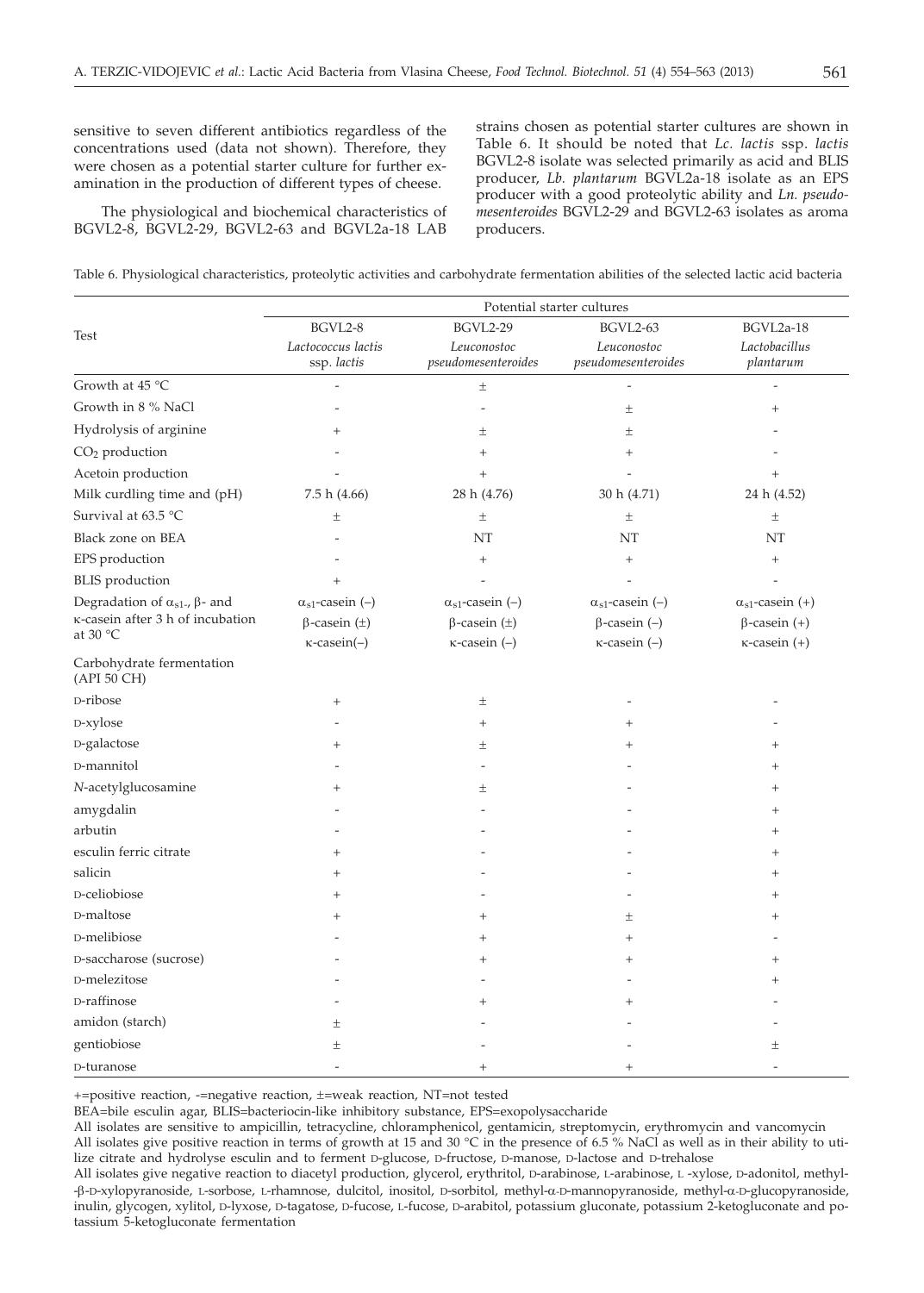## **Conclusions**

In Serbia white cheese is produced traditionally in rural households. Such artisanal cheeses are sold in local open markets and supermarkets. These products are often unsafe. Efforts are being made to control the production of such artisanal cheese, *i.e.* to place it under industrial conditions and to use pasteurized milk, in order to attain a standard of uniform quality and safety. *Lc. lactis* ssp. *lactis* BGVL2-8 and *Lb. plantarum* BGVL2a-18 isolates from autochthonous Vlasina raw goat's milk cheese showed potentially important properties for practical application as mixed starter cultures, while *Ln. pseudomesenteroides* BGVL2-29 and BGVL2-63 isolates acted as adjunct cultures. They were used to prepare four varieties of soft white cheese from pasteurized goat's milk on a laboratory scale, followed by ripening process.

#### *Acknowledgements*

This work was supported by the Ministry of Education and Science of the Republic of Serbia, Grants Nos 173019 and 46009. We are grateful to Dr Natasa Jokovic for clustering fingerprints in STATISTICA v. 7.0 for Windows, and to Ana Miljkovic, Professor of English language and literature.

## **References**

- *1.* G.F.W. Haenlein, Goat milk in human nutrition, *Small Ruminant Res. 51* (2004) 155–163.
- *2.* K. Raynal-Ljutovac, G. Lagriffoul, P. Paccard, I. Guillet, Y. Chilliard, Composition of goat and sheep milk products: An update, *Small Ruminant Res. 79* (2008) 57–72.
- *3.* G.F.W. Haenlein, Past, present and future perspectives of small ruminant dairy research, *J. Dairy Sci. 84* (2001) 2097– 2115.
- *4.* The State of Food and Agriculture 2009: Livestock in the Balance, FAOSTAT, The Food and Agricultural Organization of the United Nations (FAO), Rome, Italy (2009) (*http: //faostat.fao.org*)*.*
- 5. M. Žujović, Z. Tomić, M.P. Petrović, S. Ivanović, Z. Nešić, Goat breeding, need and possibility in households located in hilly-mountainous and plain regions, *Biotech. Anim. Husbandry*, *21* (2005) 117–122.
- *6.* M.H. Abd El-Salam, E. Alichanidis: Cheese Varieties Ripened in Brine. In: *Cheese: Chemistry, Physics and Microbiology*, *Vol. 2*, P.F. Fox, P.L.H. McSweeney, T.M. Cogan, T.P. Guinee (Eds.), Elsevier Academic Press, Amsterdam, The Netherlands (2004) pp. 227–249.
- *7.* E. Poznanski, A. Cavazza, F.P.S. Cappa, P.S. Cocconcelli, Indigenous milk microbiota influences the bacterial development in traditional cheese from an alpine natural park, *Int*. *J. Food Microbiol*. *92* (2004) 141–151.
- *8.* M.R. Edalatian, M.B.H. Najafi, A. Mortazavi, B. Mayo, The biodiversity and evolution of lactic flora during ripening of the Iranian semisoft Lighvan cheese, *Int. J. Dairy Technol*. *65* (2012) 81–89.
- *9.* A. Terzic-Vidojevic, M. Vukasinovic, K. Veljovic, M. Ostojic, L. Topisirovic, Characterization of microflora in homemade semi-hard white Zlatar cheese, *Int. J. Food Microbiol. 114* (2007) 36–42.
- *10.* K. Veljovic, A. Terzic-Vidojevic, M. Vukasinovic, I. Strahinic, J. Begovic, J. Lozo *et al*., Preliminary characterization of lactic acid bacteria isolated from Zlatar cheese, *J*. *Appl*. *Microbiol*. *103* (2007) 2142–2152.
- *11.* M. Nikolic, A. Terzic-Vidojevic, B. Jovcic, J. Begovic, N. Golic, Characterization of lactic acid bacteria isolated from Bukuljac, a homemade goat's milk cheese, *Int. J. Food Microbiol. 122* (2008) 162–170.
- *12.* A. Terzic-Vidojevic, J. Lozo, L. Topisirovic, Dominant lactic acid bacteria in artisanal Pirot cheeses of different ripening period, *Genetika*, *41* (2009) 341–352.
- *13.* N. Jokovic, M. Vukasinovic, K. Veljovic, M. Tolinacki, L. Topisirovic, Characterization of non-starter lactic acid bacteria in traditionally produced home-made Radan cheese during ripening, *Arch. Biol. Sci. 63* (2011) 1–10.
- *14.* S. Menéndez, R. Godinez, M. Hermida, J.A. Centeno, J.L. Rodríguez-Otero, Characteristics of 'Tetilla' pasteurized milk cheese manufactured with the addition of autochthonous cultures, *Food Microbiol. 21* (2004) 97–104.
- 15. A. Leboš Pavunc, J. Beganović, B. Kos, K. Uroić, M. Blažić, J. Šušković, Characterization and application of auchthonous starter cultures for fresh cheese production, *Food Technol. Biotechnol. 50* (2012) 141–151.
- *16.* Cheese and Processed Cheese Determination of the Total Solids Content (Reference method), IDF Standard 4, International Dairy Federation, Brussels, Belgium (2004).
- *17.* Cheese Determination of Fat Content Van Gulik Method, IDF Standard 221, International Dairy Federation, Brussels, Belgium (2008).
- *18.* Milk Determination of the Nitrogen Content (Kjeldahl Method) and Calculation Crude Protein Content, IDF Standard 20b, International Dairy Federation, Brussels, Belgium (1993).
- *19.* G.H. Richardson: *Standard Methods for Examination of Dairy Products*, American Public Health Association, Washington DC, USA (1985).
- *20.* Titratable acidity evaluation with the Soxhlet-Henkel (SH) method, *Milchwissenschaft, 18* (1963) 520.
- *21.* J.G. Holt, N.R. Krieg, P.H. Sneath, J.T. Staley, S.T. Williams: *Bergey's Manual of Determinative Bacteriology*, Williams and Wilkins, London, UK (1994).
- *22.* D.A. Hopwood, J.M. Bibb, K.F. Chater, T. Kieser, C.J. Bruton, H.M. Kieser *et al*.: *Genetic Manipulation of Streptomyces*: *A Laboratory Manual*, The John Innes Foundation, Norwich, Norfolk, UK (1985).
- *23.* J. Versalovic, M. Schneider, F.J. De Bruijn, J.R. Lupski, Genomic fingerprinting of bacteria using repetitive sequence- -based polymerase chain reaction, *Methods Mol. Cell. Biol. 5* (1994) 25–40.
- *24.* A. Terzic-Vidojevic, M. Nikolic, K. Veljovic, M. Tolinacki, M. Busarcevic, L. Topisirovic, Analysis of lactic acid bacteria microflora in traditional Caucasus cow's milk cheeses, *Arch. Biol. Sci. 61* (2009) 395–406.
- *25.* STATISTICA (Data Analysis Software System), v. 7.0, Stat-Soft, Inc, Tulsa, OK, USA (2004) (*www.statsoft.com*).
- *26.* C.L. Randazzo, S. Torriani, A.D.L. Akkermans, W.M. de Vos, E.E. Vaughan, Diversity, dynamics, and activity of bacterial communities during production of an artisanal Sicilian cheese as evaluated by 16S rRNA analysis, *Appl. Environ. Microbiol. 68* (2002) 1882–1892.
- *27.* GenBank National Center for Biotechnology Information (NCBI), Bethesda, MD, USA (*http://www.blast.ncbi.nlm.nih. gov/Blast.cgi*).
- *28.* European Nucleotide Archive, ENA, Cambridge, UK (*http: //www.ebi.ac.uk/ena/about/page.php?page=submissions*).
- *29.* J.R. Tagg, A.R. Mc Given, Assay system for bacteriocins, *Appl. Microbiol. 21* (1971) 943.
- *30.* M. Kojic, D. Fira, A. Banina, L. Topisirovic, Characterisation of the cell-bound proteinase of *Lactobacillus casei* HN 14, *Appl. Environ. Microbiol. 57* (1991) 1753–1757.